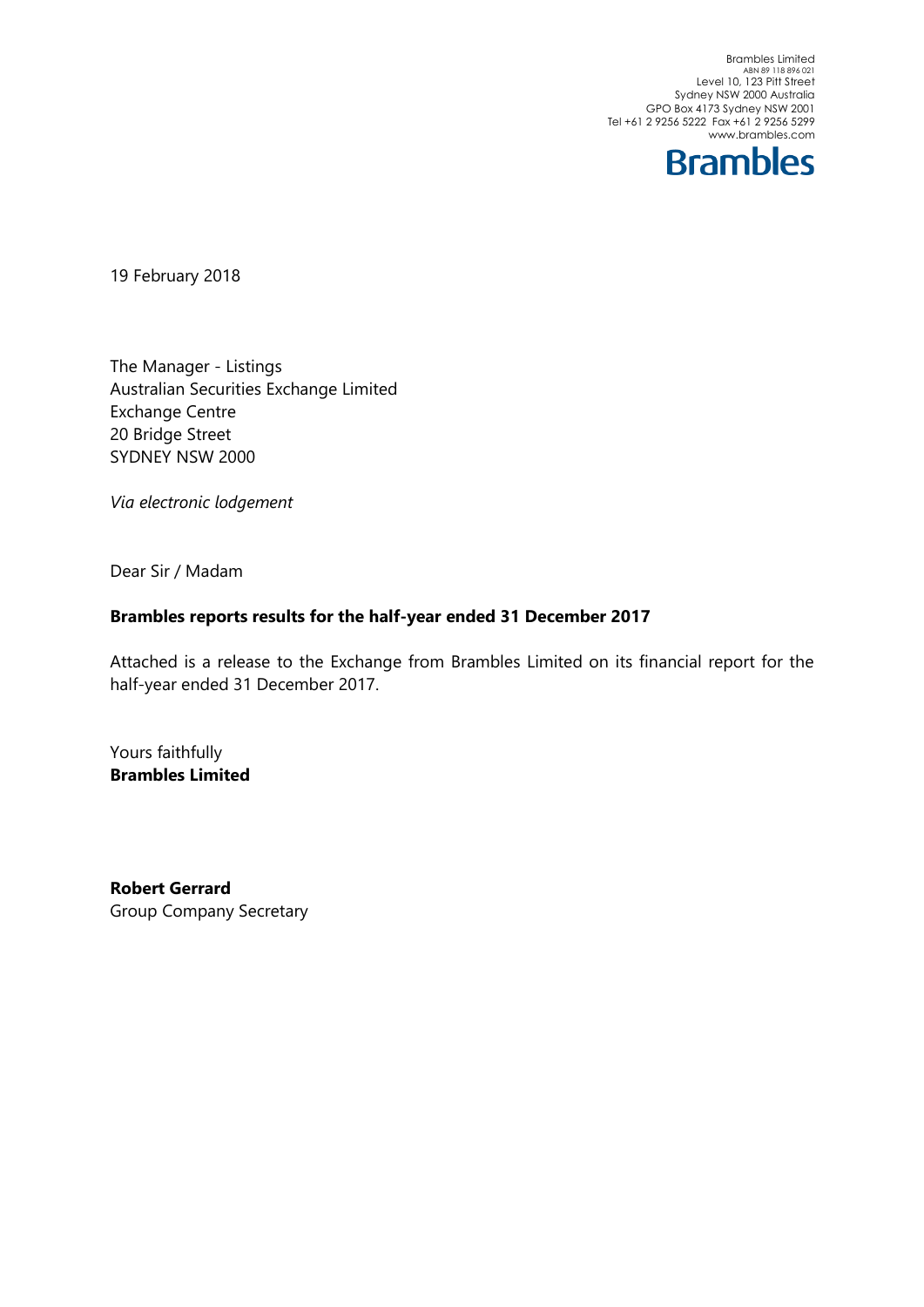## **Brambles' 1H18 result: Strong sales revenue momentum, a return to profit growth and increased cash flow generation**

- **Strong sales revenue performance in line with guidance for 'mid-single digit growth'.**  Constant-currency<sup>1</sup> growth of 5% primarily driven by strong volume growth in North America, Europe and Latin America pallets and ongoing expansion in IFCO RPC businesses.
- Underlying Profit<sup>2</sup> growth of 1% at constant currency was impacted by previously announced items relating to the HFG joint venture and the loss of a large RPC contract and cessation of a number of automotive contracts in CHEP Australia which reduced growth by 3 percentage points. These items and cost pressures in North America pallets were more than offset by the sales contribution to profit, increased collection of asset compensations and lower Corporate costs.
- **Material increase in Cash Flow from Operations**, up US\$98.1m, reflecting both increased profitability and improved cash flow management.
- **Return on Capital Invested<sup>3</sup> of 16.2%,** down 0.9pts at constant currency, with the full six-month inclusion of the HFG joint venture and cessation of contracts in CHEP Australia contributing 0.7pts to the decline.
- **Interim dividend of AU14.5 cents per share with franking of 30%,** in line with the 2017 final dividend.
- **Sale of CHEP Recycled completed** on 14 February 2018. Proceeds were broadly in line with carrying value and the related cash inflow will be reflected in 2H18.

| <b>Results Highlights</b> |  |
|---------------------------|--|
|                           |  |

|                                               | 1H18 result  | Growth vs. 1H17 |               |
|-----------------------------------------------|--------------|-----------------|---------------|
|                                               | (Actual FX)  | (Actual FX)     | (Constant FX) |
| <b>Statutory basis</b>                        |              |                 |               |
| Sales revenue (continuing)                    | US\$2,746.1m | 9%              | 5%            |
| Operating profit (continuing)                 | US\$489.0m   | 47%             | 42%           |
| Profit after tax                              | US\$447.2m   | 206%            | 198%          |
| Basic earnings per share                      | US28.1¢      | 205%            | 198%          |
| Interim dividend per share                    | AU14.5¢      |                 |               |
| <b>Non-statutory basis</b>                    |              |                 |               |
| <b>Underlying Profit</b>                      | US\$493.7m   | 5%              | 1%            |
| Cash Flow from Operations                     | US\$311.2m   | US\$98.1m       |               |
| Free Cash Flow after dividends                | US\$(29.4)m  | US\$89.3m       |               |
| Underlying Profit after finance costs and tax | US\$322.7m   | 9%              | 5%            |
| Underlying earnings per share                 | US20.3¢      | 9%              | 5%            |
| Return on Capital Invested (ROCI)             | 16.2%        | $(0.8)$ pts     | $(0.9)$ pts   |

**Operating profit from continuing operations** of US\$489.0 million increased 42% at constant currency, reflecting Underlying Profit growth and a US\$133.8 million reduction in Significant Items which includes the US\$120 million non-cash impairment of the Group's investment in the HFG joint venture recognised in 1H17.

**Profit after tax** of US\$447.2 million increased 198% at constant currency, driven by the increase in operating profit after Significant Items and the recognition of a one-off, non-cash benefit to income tax expense of US\$130.1 million resulting from a reduction in the Group's net deferred tax liabilities following the decrease in the USA federal income tax rate from 35% to 21%. The Company is evaluating the impact of the US tax reform package, including measures which may have an adverse impact. Brambles maintains its view outlined in the 2 January 2018 ASX announcement that any change to the Group's effective tax rate having regard to the total tax reform package is unlikely to be significant.

 $2$  A non-statutory measure that represents profit from continuing operations before finance costs, tax and Significant Items.

 $1$  Constant currency is calculated by translating reported period results into US dollars at the actual monthly FX rates applicable in the prior corresponding period.

 $3$  Underlying Profit multiplied by two divided by the 6-month average of capital invested; capital invested is calculated as net assets before tax balances, cash and borrowings, but after adjustments for actuarial gains or losses and net equity adjustments for equity-settled share-based payments.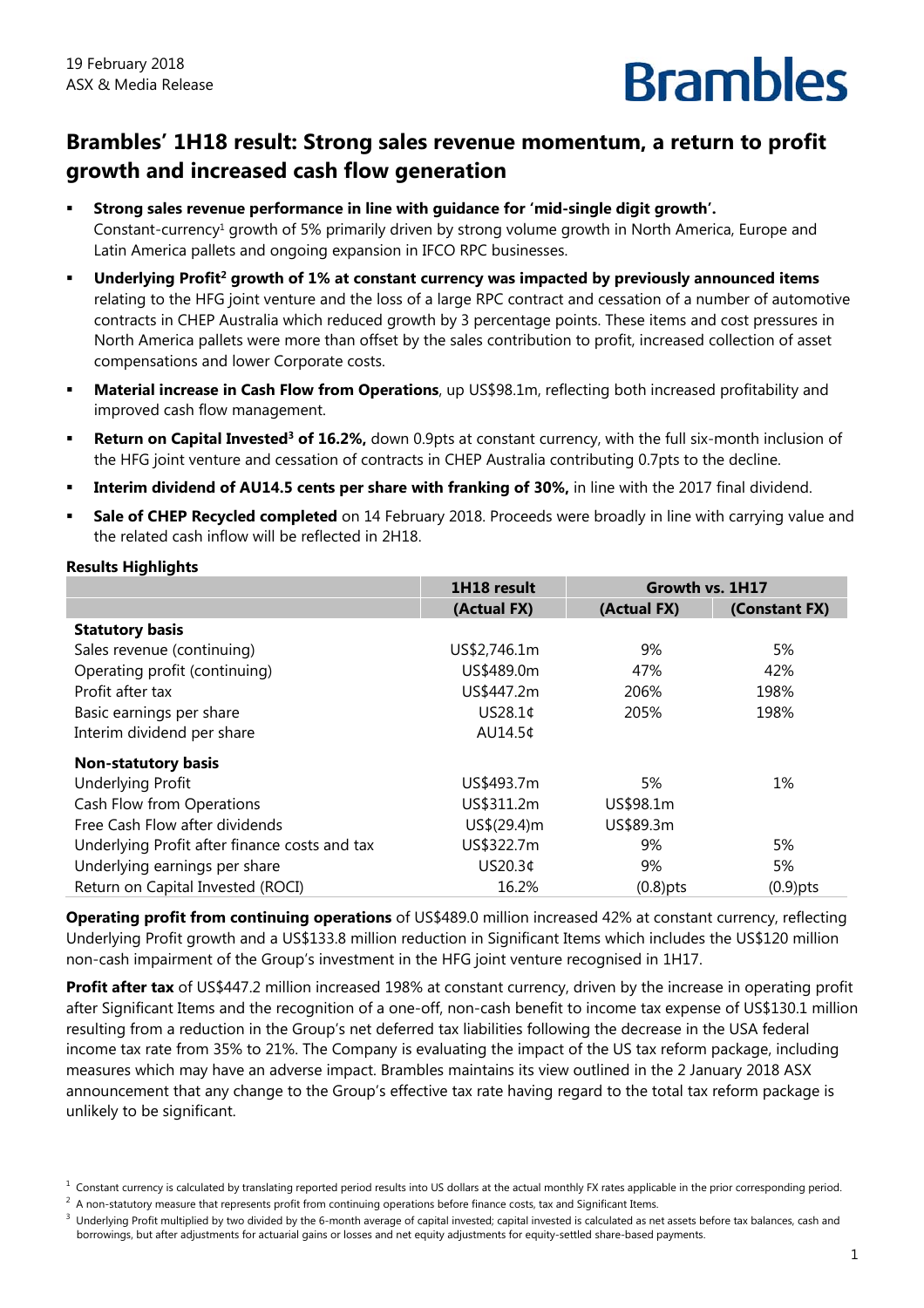**Sales revenue** of US\$2,746.1 million increased 5% at constant currency. Growth was largely driven by improved sales momentum in US pallets and strong organic and net new business growth across Europe and Latin America pallets and IFCO RPCs. Revenues in CHEP Asia-Pacific declined 5% at constant currency primarily due to the Australian business which was impacted by the previously disclosed loss of a large RPC contract and the wind-down of the Australian automotive industry.

**Underlying Profit** of US\$493.7million increased 1% at constant currency. Underlying Profit growth was driven by a solid sales contribution to profit, lower Corporate costs and increased collection of asset compensations. These benefits were partly offset by higher plant and transport costs in US pallets and a US\$15 million year-on-year adverse impact of the full six-month recognition of HFG joint venture losses and cessation of contracts in CHEP Australia.

**Return on Capital Invested** of 16.2% declined 0.9 percentage points at constant currency and includes the 0.7 percentage point impact of the aforementioned items relating to the HFG joint venture and CHEP Australia. The impact of lower Underlying Profit in North America pallets was largely offset by increased contributions to profit from higher returning businesses and a small ROCI increase in IFCO RPCs.

**Cash Flow from Operations** of US\$311.2 million increased US\$98.1 million over the prior year as improved EBITDA, disciplined working capital management and increased collection of asset compensations more than offset a slight increase in capital expenditure. Despite improvements in capital efficiency, capital expenditure increased due to the strengthening of the Euro relative to the US dollar and investments to support volume growth across the business.

**Free Cash Flow after dividends** increased US\$89.3 million over the prior year due to the increase in Cash Flow from Operations. The net cash outflow after payment of the final FY17 dividend of US\$178.0 million was US\$29.4 million.

## **Dividend**

The Board has declared an interim dividend of 14.5 Australian cents per share, franked at 30%. The unfranked component of the interim dividend is conduit foreign income. Consequently, non-resident shareholders will not pay Australian dividend withholding tax on this dividend. The 2018 interim dividend is payable on 12 April 2018 to shareholders on Brambles' register at 5.00pm on 8 March 2018. The ex-dividend date is 7 March 2018.

The non-underwritten Dividend Reinvestment Plan (DRP) will remain in place for this dividend and will attract a zero discount. Brambles will continue to neutralise any dilutive impact on earnings per share of the DRP through the transfer of existing shares to participating shareholders, via on-market purchases.

## **CEO Commentary**

Brambles' CEO, Graham Chipchase said: "We delivered a return to positive Underlying Profit growth and strong revenue growth in the first half. We saw improved volume growth in North America and continued momentum in our European operations, in line with good economic growth in these regions. Our Cash Flow from Operations continued to improve, showing the benefits of our disciplined focus on working capital and better asset efficiency. This will help meet our goal of funding dividends from Free Cash Flow.

"I was pleased to see a strengthening of the top line in North America with volume growth returning to historic levels. We saw an expansion with both new and existing customers, notably in the beverage and grocery sectors. We however, continue to face structural cost challenges partly due to changes in commercial arrangements which are increasing transport and handling costs. The impact of these changes was especially evident in the first half due to accelerating transport and other cost inflation. Our teams are implementing a number of mitigating actions including increased plant automation and other commercial initiatives.

"As the invisible backbone of the supply chain, Brambles has a unique insight into the way the world now makes, moves and sells goods. We know that our customers are under cost pressure, so we are seeking to collaborate with them – drawing on the depth of our global operations to offer insights into how they can take costs out of their operations.

"Our share and reuse model gives us a great opportunity to meet the needs of our customers in the most sustainable way. As we continue to build our network, adding new customers and entering new markets, our aim is to use our assets even more efficiently. This will be better for our customers, consumers and the environment – and help us deliver sustainable growth and returns well in excess of the cost of capital."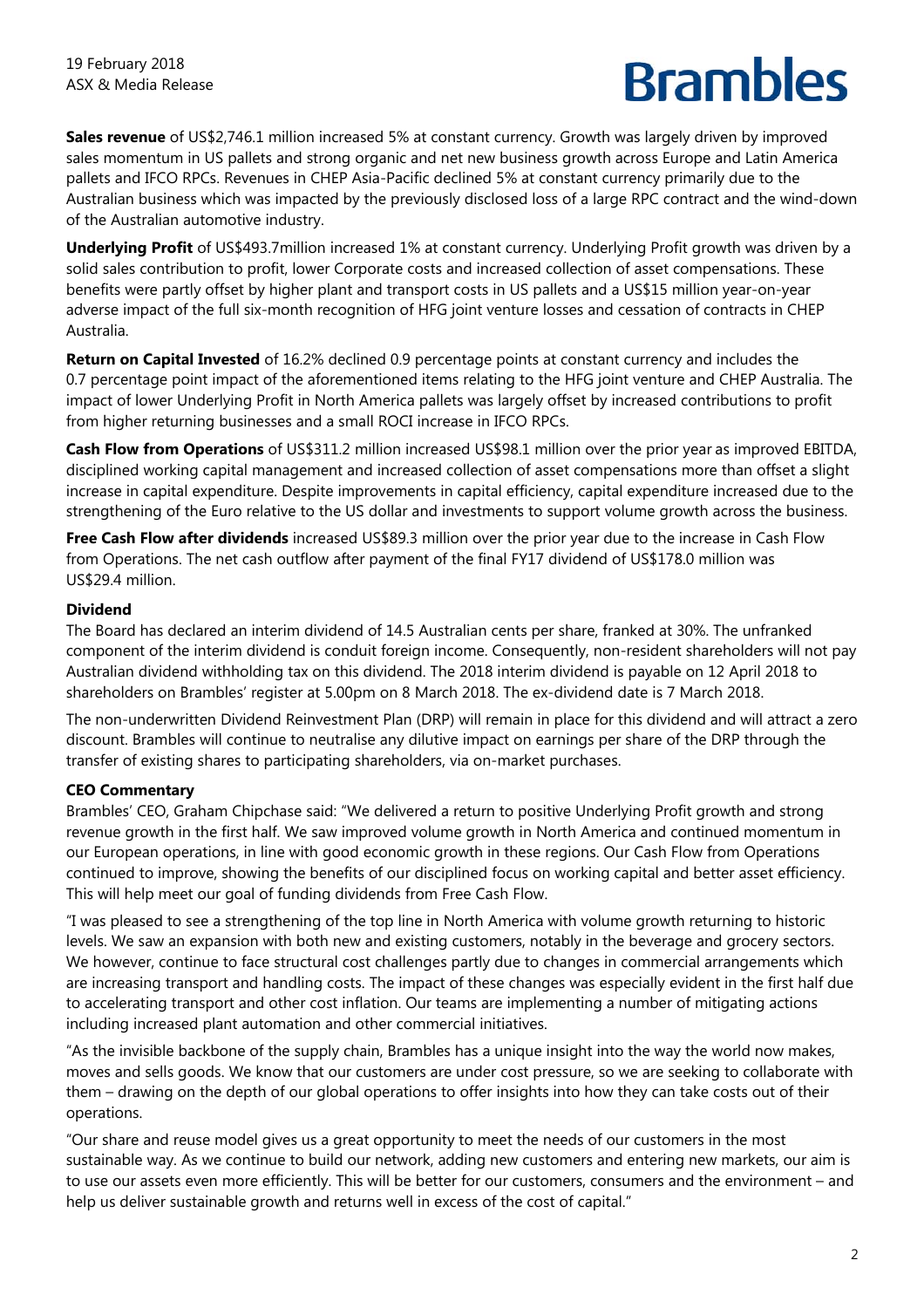## **Outlook**

Brambles expects to deliver sustainable growth and returns well in excess of the Company's cost of capital.

Sales revenue growth is expected to be in the mid-single digits, primarily driven by growth with existing customers, the ongoing conversion of new customers to pooled solutions and expansion across geographies. Through the progressive delivery of operational, organisational and capital efficiencies, Brambles expects to deliver Underlying Profit growth in excess of sales revenue growth through the cycle, a Return On Capital Invested in the mid-teens and sufficient cash generation to fund growth, innovation and shareholder returns.

As previously communicated at the FY17 results announcement in August 2017, FY18 Underlying Profit growth will be impacted by the following items:

- ‐ US\$23 million of FY17 Underlying Profit which will not recur in FY18 due to the loss of a large Australian RPC contract and the impact of automotive plant closures on a number of Australian automotive contracts;
- ‐ US\$5-7 million increase in BXB Digital investment, expected to be approximately US\$15-17 million in FY18; and
- The full 12-month inclusion of losses incurred in the HFG joint venture.

### **Further Information**

Sean O'Sullivan Vice President, Investor Relations +61 2 9256 5262 +61 412 139 711 sean.osullivan@brambles.com

Raluca Chiriacescu Director, Investor Relations + 44 2038 809 412 +44 7810 658 044 raluca.chiriacescu@brambles.com

**Brambles Limited** (ASX:BXB) is a supply-chain logistics company operating primarily through the CHEP and IFCO brands. Brambles enhances performance for customers by helping them transport goods through their supply chains more efficiently, sustainably and safely. The Group's primary activity is the provision of reusable unit-load equipment such as pallets, crates and containers for shared use by multiple participants throughout the supply chain, under a model known as "pooling". Brambles primarily serves the fast-moving consumer goods (e.g. dry food, grocery, and health and personal care), fresh produce, beverage, retail and general manufacturing industries, counting many of the world's best-known brands among its customers. The Group also operates a specialist container logistics business serving the automotive sector. Brambles has its headquarters in Sydney, Australia, but operates in more than 60 countries, with its largest operations in North America and Western Europe. Brambles employs approximately 14,000 people and owns approximately 600 million pallets, crates and containers through a network of more than 850 service centres www.brambles.com.

**Forward-Looking Statements:** Certain statements made in this release are "forward-looking statements" – that is, statements related to future, not past, events. Words such as "anticipates", "expects", "intends", "plans", "believes", "seeks", "estimates", and similar expressions are intended to identify forward-looking statements. These forward-looking statements are not historical facts, but rather are based on Brambles' current beliefs, assumptions, expectations, estimates and projections. Forward-looking statements are not guarantees of future performance, as they address matters that are uncertain and subject to known and unknown risks, uncertainties and other factors that are beyond the control of Brambles, are difficult to predict and could cause actual results to differ materially from those expressed or forecasted in the forward-looking statements. Brambles cautions shareholders and prospective shareholders not to place undue reliance on these forward-looking statements, which reflect the views of Brambles only as of the date of this release. The forward-looking statements made in this release relate only to events as of the date on which the statements are made – Brambles will not undertake any obligation to release publicly any revisions or updates to these forward-looking statements to reflect events, circumstances or events occurring after the date of this release, except as may be required by law or by any appropriate regulatory authority.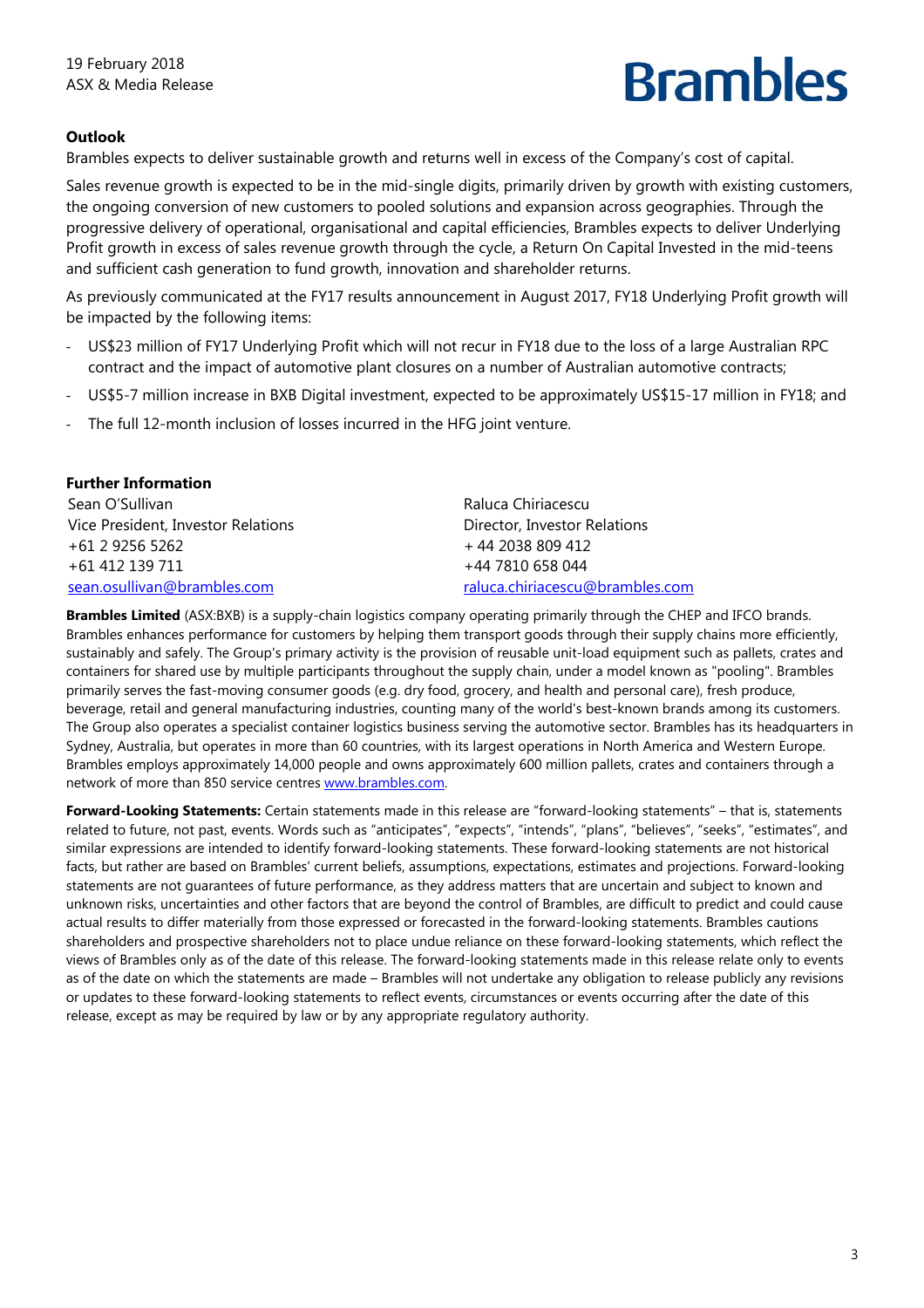### **Summary of Key Metrics**

| US\$m                                                |         |         |                     | Change                      |
|------------------------------------------------------|---------|---------|---------------------|-----------------------------|
| (Continuing operations)                              | 1H18    | 1H17    | Actual<br><b>FX</b> | Constant<br>FX <sup>1</sup> |
| <b>Sales revenue</b>                                 | 2,746.1 | 2,523.4 | 9%                  | 5%                          |
| Underlying Profit <sup>2</sup>                       | 493.7   | 470.6   | 5%                  | 1%                          |
| Significant Items <sup>3</sup>                       | (4.7)   | (138.5) |                     |                             |
| <b>Operating profit</b>                              | 489.0   | 332.1   | 47%                 | 42%                         |
| Net finance costs                                    | (52.7)  | (50.1)  | $(5)$ %             | $(2)$ %                     |
| Tax benefit/ (expense)                               | 13.6    | (117.9) |                     |                             |
| <b>Profit after tax from</b><br>continued operations | 449.9   | 164.1   | 174%                | 167%                        |
| Loss from discontinued<br>operations                 | (2.7)   | (17.9)  |                     |                             |
| <b>Profit after tax</b>                              | 447.2   | 146.2   | 206%                | 198%                        |
| Average Capital Invested <sup>4</sup>                | 6,112.3 | 5,531.6 | 10%                 | 7%                          |
| Return on Capital Invested <sup>5</sup>              | 16.2%   | 17.0%   | $(0.8)$ pts         | $(0.9)$ pts                 |
| Weighted average number<br>of shares (m)             | 1,590.6 | 1,587.5 |                     |                             |
| <b>Basic earnings per share</b><br>(US cents)        | 28.1    | 9.2     | 205%                | 198%                        |

Note: The variance between actual and constant-currency

performance largely reflects the depreciation of the US dollar relative to other operating currencies, particularly the Euro.

**Sales revenue** from continuing operations was US\$2,746.1 million, up 5% at constant currency reflecting strong volume growth in the North America, Europe and Latin America pallets businesses and continued growth with new and existing customers in the IFCO RPC businesses. Overall price was broadly flat as increases realised in emerging market pallets businesses and IFCO North America were offset by customer mix and strategic pricing actions in mature pallet businesses.

**Underlying Profit** which excludes Significant Items, was US\$493.7 million, up 1% at constant currency and driven by the solid sales contribution to profit, increased collection of asset compensations and a reduction in Corporate costs. The reduction in overhead costs was due to cost savings and lower share-based payments expense.

As previously communicated at the FY17 result, Underlying Profit growth was impacted by the inclusion of HFG equity accounted losses for a full six months in 1H18 (compared to three months in 1H17) and the loss of income from RPC and automotive contracts in CHEP Australia. Collectively, these items equated to a three percentage point reduction in the Group's Underlying Profit growth for 1H18. In addition, direct cost pressures, particularly an acceleration of transport inflation, were not fully offset by pricing and productivity gains in the half. The impact of these pressures was particularly evident in the US pallets business where capacity constraints and

## **Brambles**

structural changes in customer and retailer behaviour increased handling and transport costs.

Productivity improvements and other cost recoveries, which lag cost inflation, are expected to partly offset these increases through the cycle.

**Operating profit** of US\$489.0 million was up 42% at constant currency reflecting Underlying Profit growth and a US\$133.8 million reduction in Significant Items. The improvement includes the US\$120.0 million non-cash impairment of the Group's investment in the HFG joint venture recognised in 1H17. The balance of the reduction is driven by a decision to limit Significant Item projects and reduce overall project costs.

Current period Significant Items expense of US\$4.7 million relates to the completion of legacy One Better programme initiatives and prior year restructuring initiatives. This is in line with the previously announced expectation for FY18 Significant Items expense of US\$10-15 million to complete these projects.

**Profit after tax from continuing operations** of US\$449.9 million increased 167% at constant currency reflecting the higher operating profit and a one-off, non-cash benefit to income tax expense of US\$130.1 million resulting from a reduction in the Group's net deferred tax liabilities following the decrease in the USA federal income tax rate from 35% to 21%, effective 1 January 2018.

The effective tax rate for 1H18 on Underlying Profit was 26.8% compared to 29.3% for 1H17. The reduction was largely due to the anticipated impact of the lower US tax rate in 2H18 and a change in the geographic mix of profits.

Net finance costs of US\$52.7 million increased by US\$2.6 million reflecting higher interest rates in North America and emerging markets as well as costs associated with pre-funding of the Euro Medium-Term Note (EMTN) maturing in April 2018. These increases were partly offset by income from both the HFG shareholder loan and the deferred consideration relating to the establishment of the HFG joint venture in FY17.

**Basic earnings per share** was US28.1 cents, up 198% at constant currency reflecting the same factors as profit after tax.

**Average Capital Invested (ACI)** was US\$6,112.3 million, up 7% at constant currency primarily driven by the inclusion of the ACI relating to the HFG joint venture for a full six months in 1H18 and the overall increase in the size of the asset pool to support growth.

**Return on Capital Invested** was 16.2%, down 0.9 percentage points at constant currency. The full six-month impact of the HFG joint venture on both Underlying Profit and ACI and the previously announced items associated with RPC and automotive contracts in CHEP Australia accounted for 0.7 percentage points of the year-onyear decline. The impact of lower Underlying Profit margins in North America was largely offset by increased contributions to profit from higher returning businesses and a small increase in IFCO returns.

<sup>&</sup>lt;sup>1</sup> Calculated by translating reported period results into US dollars at the actual monthly exchange rates applicable in the prior corresponding period.<br><sup>2</sup> A non-statutory measure that represents profit from continuing o

<sup>&</sup>lt;sup>2</sup> A non-statutory measure that represents profit from continuing operations before finance costs and tax and excludes Significant Items.<br><sup>3</sup> Items of income or expense which are, either individually or in aggregate, mate course of business; or part of the ordinary activities of the business but unusual because of their size and nature. 4

<sup>4</sup> A six-month average of capital invested. Capital invested is calculated as net assets before tax balances, cash and borrowings, but after adjustments for actuarial gains or losses and net equity adjustments for equity-settled share-based payments.

<sup>&</sup>lt;sup>5</sup> Underlying Profit multiplied by two, and divided by Average Capital Invested.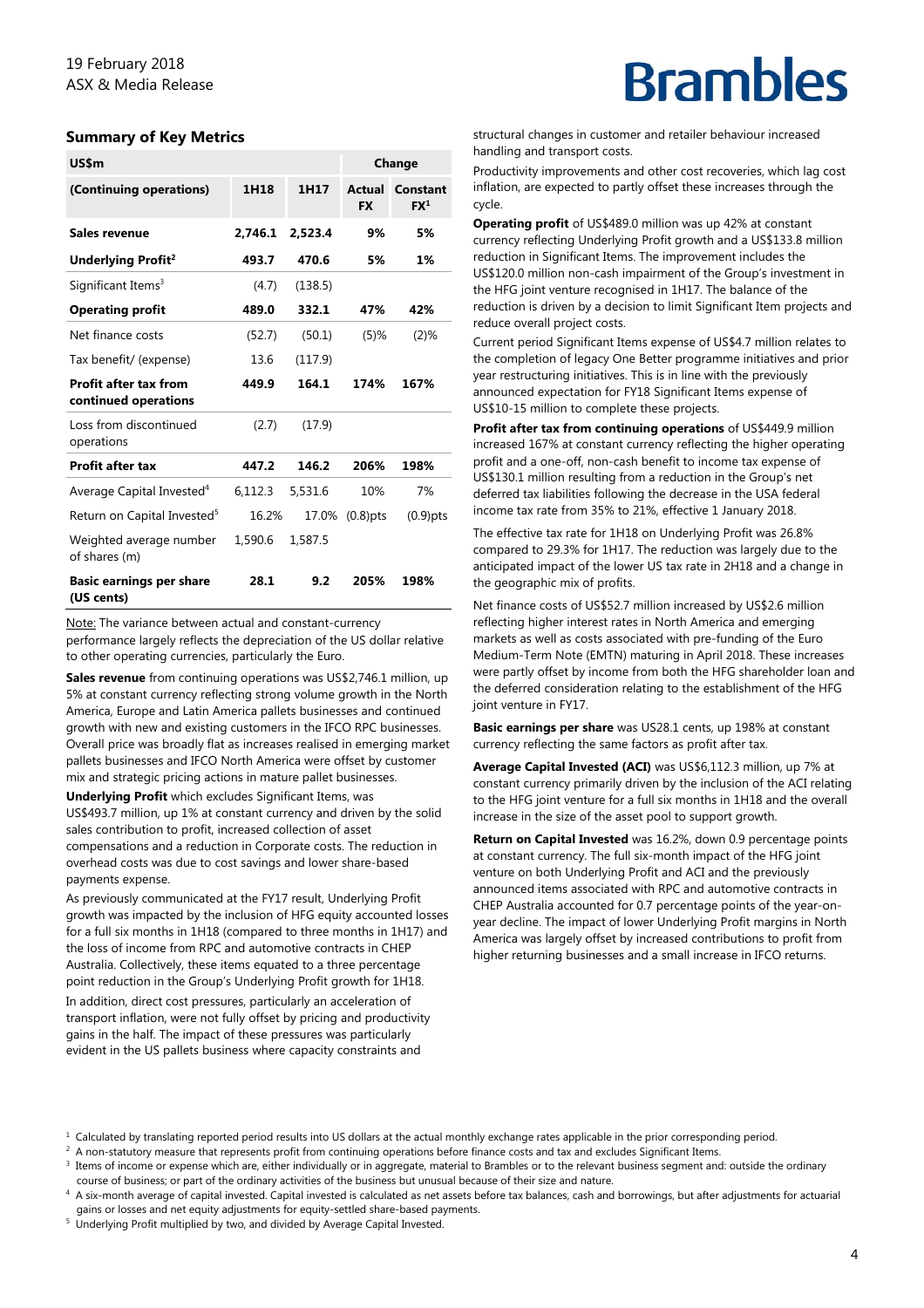## 19 February 2018 ASX & Media Release

#### **Cash Flow Reconciliation**

| US\$m                                 | 1H18    | 1H17    | Change |
|---------------------------------------|---------|---------|--------|
| <b>Underlying Profit</b>              | 493.7   | 470.6   | 23.1   |
| Depreciation and amortisation         | 283.1   | 262.2   | 20.9   |
| Underlying EBITDA <sup>6</sup>        | 776.8   | 732.8   | 44.0   |
| Capital expenditure (cash basis)      | (569.2) | (556.0) | (13.2) |
| Proceeds from sale of PP&F            | 69.7    | 49.7    | 20.0   |
| Working capital movement              | 2.2     | (26.6)  | 28.8   |
| <b>IPEP</b> expense                   | 46.2    | 44.8    | 1.4    |
| Other                                 | (14.5)  | (31.6)  | 17.1   |
| <b>Cash Flow from Operations</b>      | 311.2   | 213.1   | 98.1   |
| Significant Items                     | (14.4)  | (18.8)  | 4.4    |
| Discontinued operations               | $1.5\,$ | 2.8     | (1.3)  |
| Financing costs                       | (29.0)  | (32.1)  | 3.1    |
| Tax expense                           | (120.7) | (107.1) | (13.6) |
| Free Cash Flow <sup>7</sup>           | 148.6   | 57.9    | 90.7   |
| Dividends paid                        | (178.0) | (176.6) | (1.4)  |
| <b>Free Cash Flow after dividends</b> | (29.4)  | (118.7) | 89.3   |

**Cash Flow from Operations** of US\$311.2 million, increased US\$98.1 million reflecting both increased profitability and improved cash flow management. Disciplined working capital management and increased collection of asset compensations offset a 2% increase in capital expenditure outflows:

- Capital expenditure (cash basis) increased US\$13.2 million. On an accruals basis, capital expenditure increased US\$65.4 million largely due to adverse FX impacts on Euro pallet purchases, an increase in the unit cost of pallets due to lumber inflation, investment to support volume growth and a US\$13.6 million increase in non-pooling capex;
- Proceeds from the sale of PP&E increased US\$20.0 million reflecting increased collection of asset compensations in the CHEP Asia-Pacific and IFCO RPC businesses;
- Improved debtor collection and working capital management across the Group resulted in a US\$28.8 million increase in cash flow; and
- Other cash flow movements resulted in an increase of US\$17.1 million, mainly reflecting lower employee-related payments in the half and an acquisition related earn-out in the prior year.

**Free Cash Flow after dividends** reflects an US\$89.3 million improvement over the prior year due to the increase in Cash Flow from Operations. The net cash outflow after payment of the final FY17 dividend of US\$178.0 million was US\$29.4 million.

## **Brambles**

### **Net Debt & Key Ratios**

| US\$m                        | Dec 2017 | <b>Jun 2017</b> | Change  |
|------------------------------|----------|-----------------|---------|
| Current debt                 | 703.5    | 673.4           | 30.1    |
| Non-current debt             | 2,277.2  | 2,059.0         | 218.2   |
| <b>Gross debt</b>            | 2.980.7  | 2,732.4         | 248.3   |
| Less cash                    | (273.3)  | (159.7)         | (113.6) |
| Net debt                     | 2.707.4  | 2.572.7         | 134.7   |
| <b>Key ratios</b>            | 1H18     | 1H17            |         |
| Net debt to FBITDA           | 1.74x    | 1.68x           |         |
| <b>EBITDA</b> interest cover | 14 7x    | 14.6x           |         |

Net debt was US\$2,707.4 million at 31 December 2017, up US\$134.7 million from 30 June 2017. The increase is largely due to the adverse impact of a weaker US dollar on non-US dollar debt balances and includes the impact of the net cash outflow of US\$29.4 million after payment of the final FY17 dividend.

The ratio of net debt to EBITDA increased from 1.68 times to 1.74 times with the increase largely due to the FX impact on Eurodenominated debt.

Net interest cover increased from 14.6 times to 14.7 times despite a US\$2.6 million increase in net interest expense.

The debt profile of the business was further strengthened during the period with the issue of a 10-year €500 million EMTN at a coupon rate of 1.5% per annum. This issue pre-funded a €500 million EMTN with a coupon rate of 4.625% maturing in April 2018.

As a result of the pre-funding, undrawn committed facilities increased from US\$1.5 billion at 30 June 2017 to US\$1.8 billion at 31 December 2017. Cash balances increased from 30 June 2017 by US\$113.6 million to US\$273.3 million.

 $^6$  Earnings before interest, tax, depreciation and amortisation: calculated as Underlying Profit after adding back depreciation and amortisation.<br>7. Cash Flow generated after net capital expenditure, finance costs and t

 $\frac{7}{1}$  Cash Flow generated after net capital expenditure, finance costs and tax, but excluding the net cost of acquisitions and proceeds from business disposals.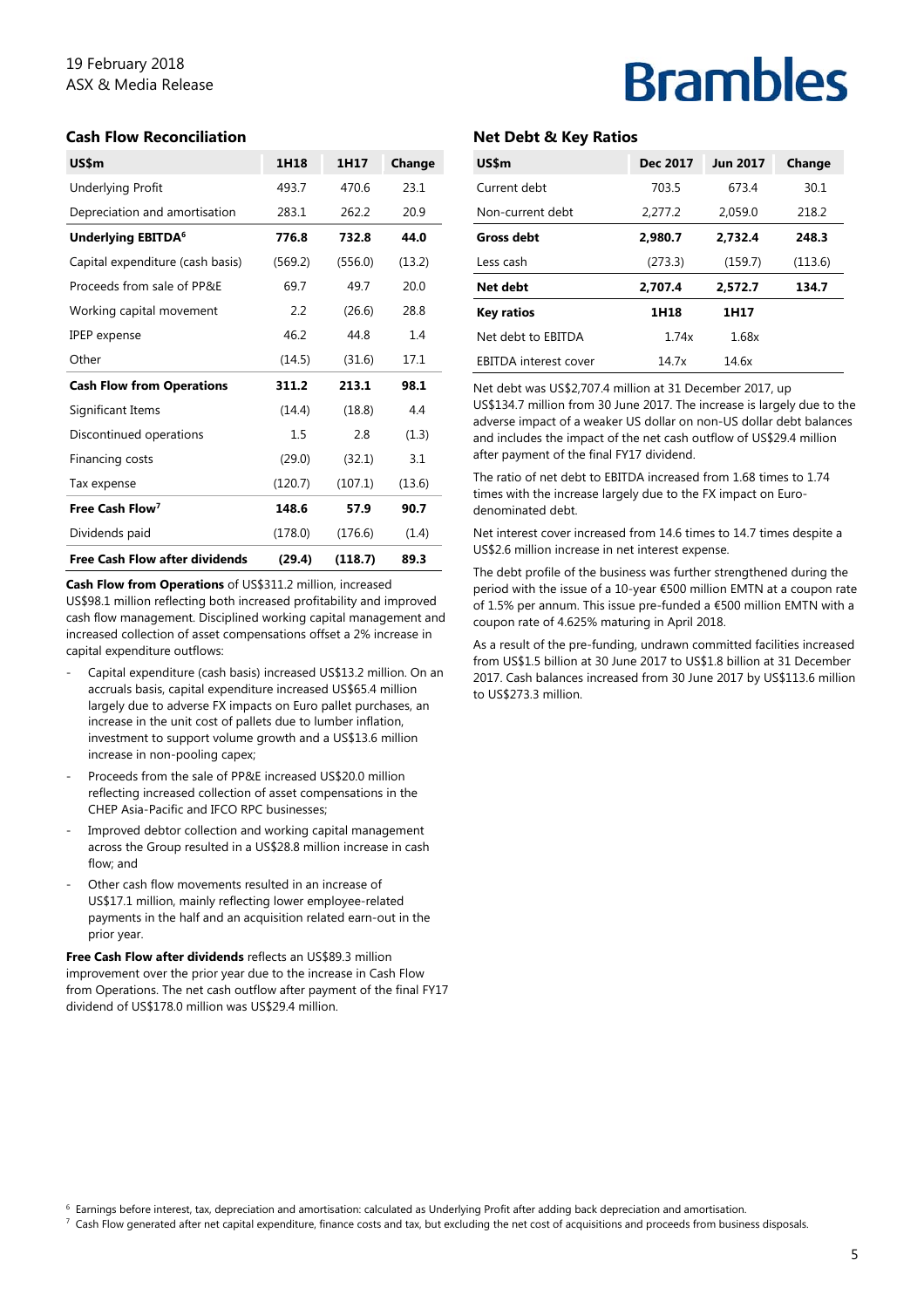### **Segment Analysis**

#### **CHEP Americas**

| US\$m                             |         |         |                     | Change                |
|-----------------------------------|---------|---------|---------------------|-----------------------|
|                                   | 1H18    | 1H17    | Actual<br><b>FX</b> | Constant<br><b>FX</b> |
| Sales revenue                     | 1.082.3 | 1.022.4 | 6%                  | 5%                    |
| <b>Underlying Profit</b>          | 174.9   | 189.2   | $(8)$ %             | (9)%                  |
| Average Capital Invested          | 2.095.1 | 1.915.3 | 9%                  | 8%                    |
| <b>Return on Capital Invested</b> | 16.7%   | 19.8%   | $(3.1)$ pp          | (3.2)pp               |

#### **Sales revenue**

**Pallets** sales revenue was US\$1,056.6 million, up 5% at constant currency driven by strong volume growth across the region.

US pallets revenue was US\$779.7 million, up 4% reflecting improved top line momentum and a return to growth levels consistent with historic trends despite ongoing competitive intensity.

Constant-currency growth was driven by expansion with new and existing customers and comprised:

- like-for-like volume growth of 2% primarily reflecting strong growth with customers in the beverage and grocery sectors and also reflected comparatively weak like-for-like volumes in the second quarter of the prior year;
- net new business growth of 2% was driven by current period contract wins and contributions from contracts won in the second half of the prior year; and
- price was broadly flat with rate increases largely offset by changes in customer mix and ongoing competitive pressures.

Canada pallets sales revenue was US\$132.9 million, up 3% at constant currency reflecting strong like-for-like volume growth and modest price/mix benefits.

Latin America pallets sales revenue of US\$144.0 million up 10% at constant currency reflecting strong growth with new and existing customers, particularly in Mexico, and price growth in line with the inflationary environment in the region.

**Containers** sales revenue was US\$25.7 million, up 14% at constant currency primarily driven by automotive contracts won in the prior year.

#### **Profit**

Underlying Profit was US\$174.9 million, down 9% at constant currency due to a lower contribution from the US pallets business reflecting increased direct cost pressures.

In constant-currency terms, volume, price and mix contributions to profit of US\$23 million were more than offset by:

- Net transport cost increases of US\$18 million due to third-party transport inflation and additional relocations driven by a combination of capacity constraints and changing customer and retailer behaviour in US pallets;
- Net plant cost increases of US\$15 million due to increased handling costs and other plant inefficiencies primarily in the US pallets business; and
- ‐ Depreciation cost increases of US\$6 million driven by pallet pool growth in Latin America and Canada.

#### **Return on Capital**

Return on Capital Invested was 16.7%, down 3.2 percentage points at constant currency. The decline reflected lower profitability in the US pallets business and a higher Average Capital Invested balance to support growth in the region.

#### **CHEP EMEA**

| US\$m                             |         |         |                     | Change                |
|-----------------------------------|---------|---------|---------------------|-----------------------|
|                                   | 1H18    | 1H17    | Actual<br><b>FX</b> | Constant<br><b>FX</b> |
| Sales revenue                     | 882.9   | 779.3   | 13%                 | 7%                    |
| <b>Underlying Profit</b>          | 218.5   | 192.5   | 14%                 | 7%                    |
| Average Capital Invested          | 1.791.1 | 1,543.0 | 16%                 | 9%                    |
| <b>Return on Capital Invested</b> | 24.4%   | 25.0%   | $(0.6)$ pp          | $(0.5)$ pp            |

**Brambles** 

#### **Sales revenue**

**Pallets** sales revenue of US\$759.2 million, an increase of 6% at constant currency reflecting strong volume growth across the region and price increases in the Africa, India & Middle East pallets business.

Europe pallets sales revenue of US\$671.6 million increased 6% at constant currency and comprised:

- Like-for-like volume growth of 2% reflecting solid growth throughout the region with a particularly strong contribution from Central & Eastern Europe;
- Net new business growth of 5% largely driven by the rollover impact of contracts won during the prior year; and
- ‐ Price declines of 1% reflecting strategic pricing initiatives.

Within Europe:

- Southern Europe pallets (comprising Iberia, Italy, Turkey and Greece) sales revenue was US\$197.7 million, up 6% in constant currency;
- ‐ Central & Eastern Europe pallets (including Germany, Poland and the Nordics) sales revenue was US\$165.1 million, up 10% in constant currency.
- ‐ Northern Europe pallets (comprising UK and Ireland) sales revenue was US\$164.8 million, an increase of 3% at constant currency; and
- ‐ Western Europe pallets (comprising France and Benelux) sales revenue was US\$144.0 million, up 6% in constant currency.

Africa, India & Middle East pallets sales revenue was US\$87.6 million, up 7% at constant currency reflecting strong price and volume growth in the region.

**RPC and Containers** contributed US\$123.7 million to sales revenue, up 12% at constant currency largely due to strong volume growth and pricing increases.

#### **Profit**

Underlying Profit was US\$218.5 million, up 7% at constant currency and in line with sales revenue growth despite transport inflation and the impact of strategic pricing initiatives.

In constant-currency terms, volume, price and mix contributions to profit of US\$26 million were partly offset by:

- ‐ Depreciation cost increases of US\$6 million due to investments in the pool to support the strong volume growth;
- Net transport cost increases of US\$4 million as higher fuel prices and supply constraints in the European third-party freight market drove cost inflation; and
- Net plant cost increases of US\$2 million mainly reflecting cost inflation in CHEP Africa, India and Middle East, partly offset by supply chain initiatives within the European pallets business.

#### **Return on Capital**

Return on Capital Invested was 24.4%, down 0.5 percentage points at constant currency reflecting strong growth and increased pallet costs which drove higher Average Capital Invested.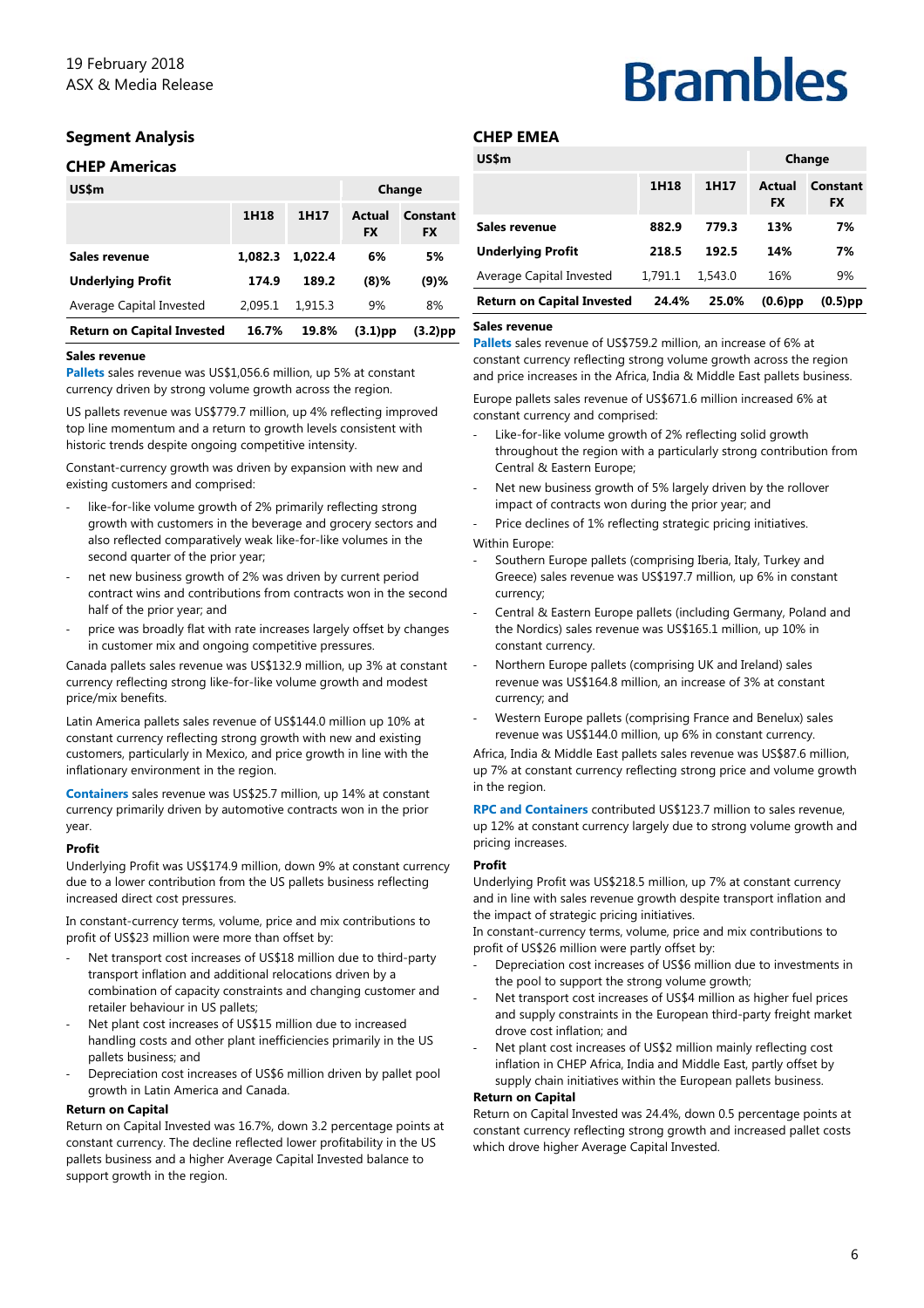### **CHEP Asia-Pacific**

| US\$m                             |       |       |                     | Change                |
|-----------------------------------|-------|-------|---------------------|-----------------------|
|                                   | 1H18  | 1H17  | Actual<br><b>FX</b> | Constant<br><b>FX</b> |
| Sales revenue                     | 238.1 | 243.6 | (2)%                | $(5)$ %               |
| <b>Underlying Profit</b>          | 58.9  | 55.5  | 6%                  | 3%                    |
| Average Capital Invested          | 438.6 | 430.5 | 2%                  | $(1)\%$               |
| <b>Return on Capital Invested</b> | 26.9% | 25.8% | 1.1 <sub>pp</sub>   | 0.9 <sub>pp</sub>     |

#### **Sales revenue**

Sales revenue in CHEP Asia-Pacific was US\$238.1 million, down 5% at constant currency. The decrease was largely due to the loss of a large RPC contract and the impact of the wind-down of the automotive industry in Australia. Excluding the impact of these two items, sales growth in constant currency was 2% reflecting modest price and volume growth.

**Pallets** sales revenue was US\$178.5 million, up 4% at constant currency driven by modest pricing gains and like-for-like volume growth in Australia and New Zealand. This was largely offset by a reduction in sales within Asia relating to the ongoing decline in plastic pallet revenues in China.

**RPC and Containers** contributed US\$59.6 million to sales revenue, down 25% at constant currency reflecting the loss of a large Australian RPC contract and the wind-down of the automotive industry in Australia.

#### **Profit**

Underlying Profit was US\$58.9 million, an increase of 3% at constant currency reflecting overhead cost reductions and increased collection of asset compensations in Australia and China. These benefits were partly offset by the US\$10.4 million adverse impact of the RPC and automotive contract losses in Australia.

#### **Return on Capital**

Return on Capital Invested was 26.9%, up 0.9 percentage points at constant currency, reflecting the expansion in the Underlying Profit margin driven by higher asset compensations in the half.

# **Brambles**

| <b>Return on Capital Invested</b> | 7.8%    | 7.4%    | 0.4 <sub>pp</sub>   | 0.3 <sub>pp</sub>     |
|-----------------------------------|---------|---------|---------------------|-----------------------|
| Average Capital Invested          | 1.650.6 | 1,565.5 | 5%                  | 2%                    |
| <b>Underlying Profit</b>          | 64.3    | 57.8    | 11%                 | 6%                    |
| Sales revenue                     | 542.8   | 478.1   | 14%                 | 9%                    |
|                                   | 1H18    | 1H17    | Actual<br><b>FX</b> | Constant<br><b>FX</b> |
| US\$m                             |         |         |                     | Change                |
| <b>IFCO</b>                       |         |         |                     |                       |

#### **Sales revenue**

Sales revenue in IFCO RPCs was US\$542.8 million, up 9% at constant currency. The increase reflected continued strong growth with new and existing customers in all regions, and pricing and product mix benefits in North America. Regional contributions were as follows:

- ‐ Europe sales revenue was US\$387.8 million, up 9% at constant currency driven by strong volume growth with most retailers;
- ‐ North America sales revenue was US\$114.6 million, up 6% at constant currency, primarily due to pricing and product mix benefits. Volume growth was 1% as price increases slowed the rate of growth; and
- Other regions (comprising South America and Asia) sales revenue was US\$40.4 million, up 10% at constant currency reflecting volume growth in South America.

#### **Profit**

Underlying Profit of US\$64.3 million increased 6% at constant currency reflecting the sales contribution to profit and increased depreciation costs in Europe and North America. Plant costs were broadly flat while increases in transportation costs due to inflation in the third-party freight rates were largely offset by efficiency gains.

#### **Return on Capital**

Return on Capital Invested was 7.8%, up 0.3 percentage points at constant currency, driven by capital efficiency improvements particularly in Europe.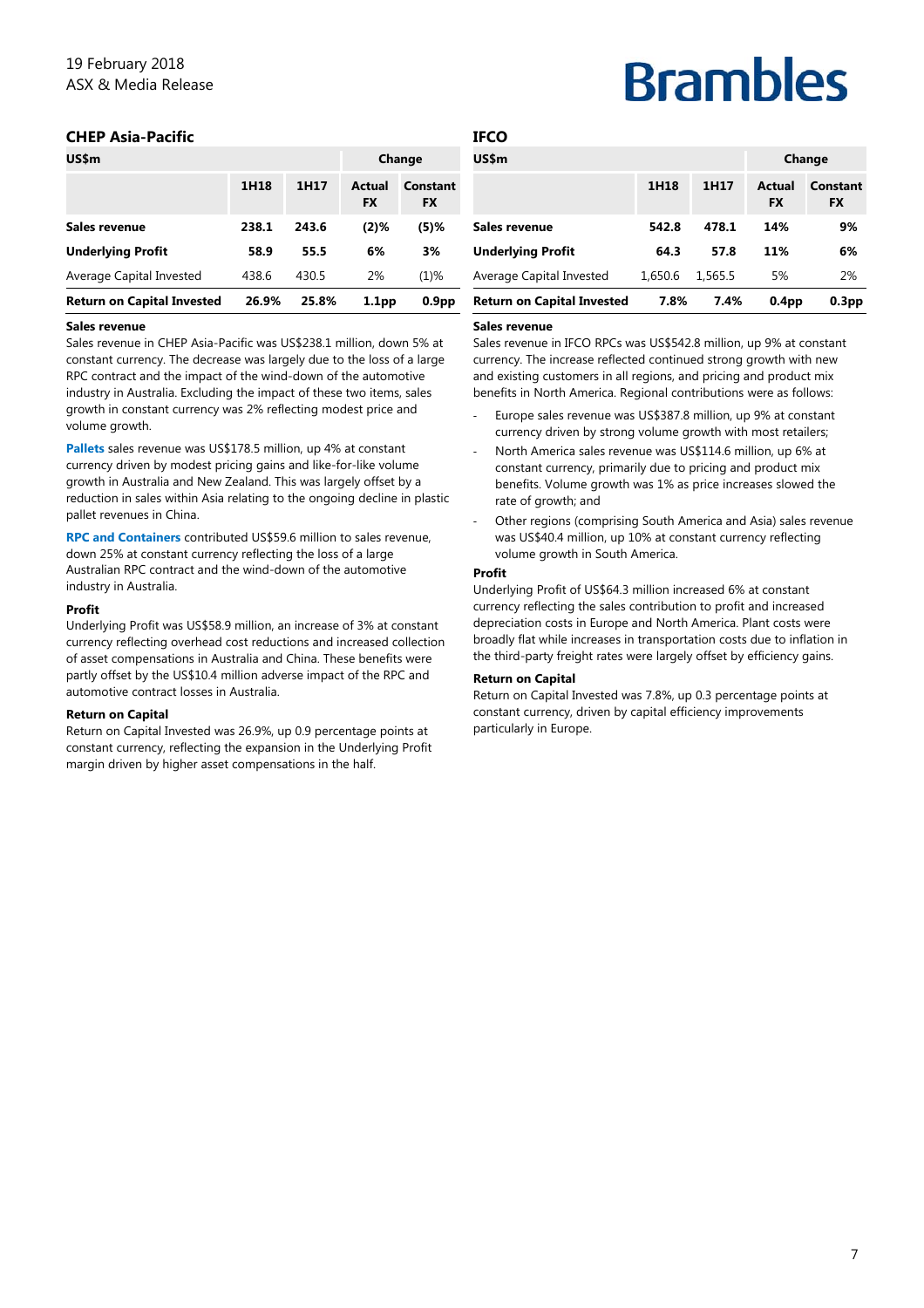### **Background Information**

| (US\$m)                                       | 1H18    | 1H17    | 2H17    | <b>FY17</b> |
|-----------------------------------------------|---------|---------|---------|-------------|
| Sales revenue                                 |         |         |         |             |
| <b>CHEP Americas</b>                          | 1,082.3 | 1,022.4 | 1,051.1 | 2,073.5     |
| <b>CHEP EMEA</b>                              | 882.9   | 779.3   | 795.9   | 1,575.2     |
| <b>CHEP Asia-Pacific</b>                      | 238.1   | 243.6   | 241.2   | 484.8       |
| <b>IFCO</b>                                   | 542.8   | 478.1   | 492.7   | 970.8       |
| Continuing operations                         | 2,746.1 | 2,523.4 | 2,580.9 | 5,104.3     |
| <b>Underlying EBITDA</b>                      |         |         |         |             |
| <b>CHEP Americas</b>                          | 295.8   | 304.6   | 323.6   | 628.2       |
| <b>CHEP EMEA</b>                              | 299.8   | 263.5   | 268.7   | 532.2       |
| <b>CHEP Asia-Pacific</b>                      | 84.9    | 81.9    | 82.5    | 164.4       |
| <b>IFCO</b>                                   | 118.8   | 106.8   | 106.4   | 213.2       |
| Corporate                                     | (22.5)  | (24.0)  | (29.8)  | (53.8)      |
| Continuing operations                         | 776.8   | 732.8   | 751.4   | 1,484.2     |
| Depreciation of property, plant and equipment |         |         |         |             |
| <b>CHEP Americas</b>                          | 115.7   | 110.1   | 113.3   | 223.4       |
| <b>CHEP EMEA</b>                              | 80.0    | 70.1    | 72.9    | 143.0       |
| <b>CHEP Asia-Pacific</b>                      | 25.6    | 26.0    | 25.5    | 51.5        |
| <b>IFCO</b>                                   | 47.3    | 42.2    | 39.6    | 81.8        |
| Corporate                                     | 0.4     | 0.1     | 0.2     | 0.3         |
| Continuing operations                         | 269.0   | 248.5   | 251.5   | 500.0       |
| <b>Amortisation of intangibles</b>            |         |         |         |             |
| <b>CHEP Americas</b>                          | 5.2     | 5.3     | 4.4     | 9.7         |
| <b>CHEP EMEA</b>                              | 1.3     | 0.9     | 1.2     | 2.1         |
| <b>CHEP Asia-Pacific</b>                      | 0.4     | 0.4     | 0.4     | 0.8         |
| <b>IFCO</b>                                   | 7.2     | 6.8     | 7.0     | 13.8        |
| Corporate                                     |         | 0.3     |         | 0.3         |
| Continuing operations                         | 14.1    | 13.7    | 13.0    | 26.7        |
| <b>Underlying Profit</b>                      |         |         |         |             |
| <b>CHEP Americas</b>                          | 174.9   | 189.2   | 205.9   | 395.1       |
| <b>CHEP EMEA</b>                              | 218.5   | 192.5   | 194.6   | 387.1       |
| CHEP Asia-Pacific                             | 58.9    | 55.5    | 56.6    | 112.1       |
| IFCO                                          | 64.3    | 57.8    | 59.8    | 117.6       |
| Corporate                                     | (22.9)  | (24.4)  | (30.0)  | (54.4)      |
| Continuing operations                         | 493.7   | 470.6   | 486.9   | 957.5       |
| <b>Operating profit</b>                       |         |         |         |             |
| <b>CHEP Americas</b>                          | 173.0   | 184.3   | 193.0   | 377.3       |
| <b>CHEP EMEA</b>                              | 217.2   | 191.6   | 183.5   | 375.1       |
| <b>CHEP Asia-Pacific</b>                      | 58.8    | 55.5    | 55.4    | 110.9       |
| <b>IFCO</b>                                   | 64.3    | 57.3    | 59.4    | 116.7       |
| Corporate                                     | (24.3)  | (156.6) | (52.0)  | (208.6)     |
| Continuing operations                         | 489.0   | 332.1   | 439.3   | 771.4       |